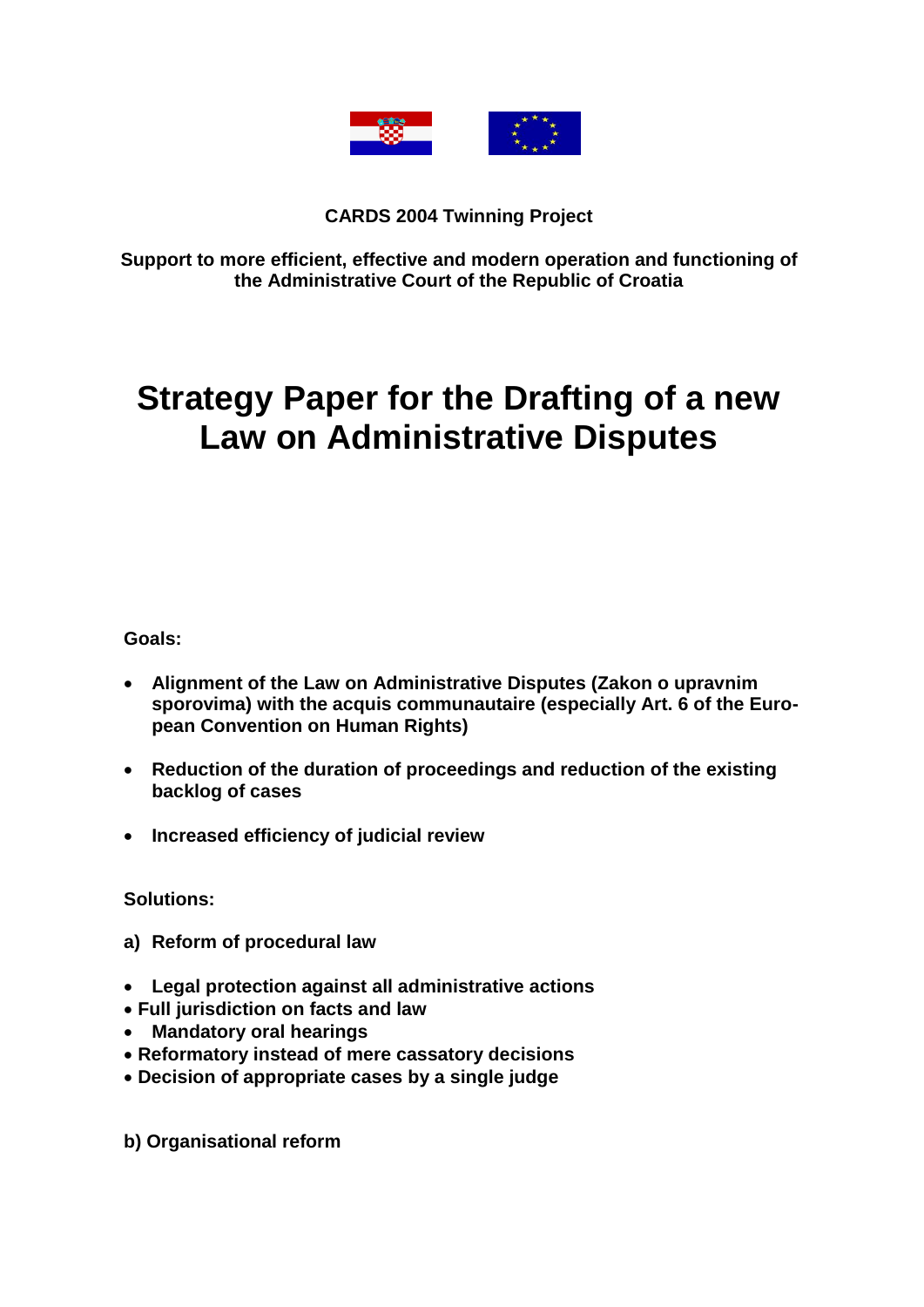## **Two tier administrative jurisdiction**

## **Table of Contents**

- I. Introduction
- II. The Cards 2004 Twinning Project
- III. Analysis and solutions
- 1. The acquis communautaire in the field of administrative dispute
- 2. Reform of the Law on Administrative Disputes
- a) Legal protection against all administrative actions
- b) Full jurisdiction on facts and law
- c) Oral hearings
- d) Reformatory instead of cassatory decisions only
- e) Decision of appropriate cases by a single judge
- 3. Reform of the existing court structure
- a) Independent administrative jurisdiction
- b) Independent administrative bodies
- c) Number of court instances
- IV. Further course of the project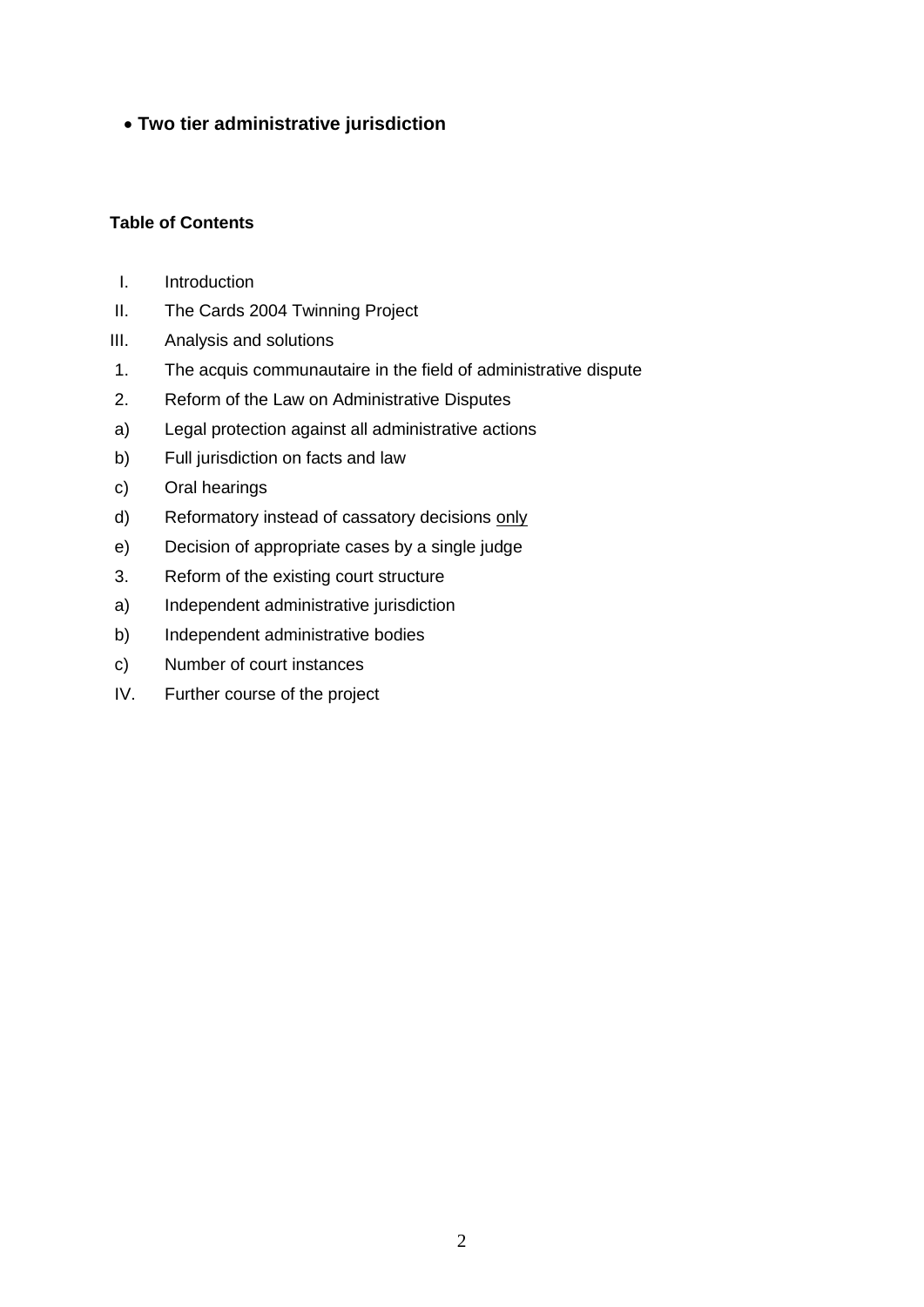#### **I. Introduction**

The legal review of administrative decisions by independent courts is an accepted European standard and an important contribution to ensure the rule of law in particular to protect individual rights. Furthermore, the administrative judiciary plays a decisive role for the economic development of a country: Almost all investment-decisions (e.g. shopping malls, factories) or infrastructure projects (e.g. roads, airports) have to pass through a licensing process which can become the subject of legal review by administrative courts. Effective administrative courts also increase the transparency of administrative decisions and play an important role in the fight against corruption. And last but not least, a well functioning administrative judiciary is needed in order to comply with the EU accession criteria set in Chapter 23 "Judiciary and Fundamental Rights", in particular European rule of law and human rights standards (above all Art. 6 of the European Convention on Human Rights, Art. 47 of the Charter of Fundamental Rights of the European Union).

In Croatia the legal review of administrative decisions falls into the jurisdiction of the Administrative Court of the Republic of Croatia. Its broad jurisdiction encompasses – among other fields of law – health insurance and pension law, welfare law, asylum and residential law, building law, enterprise law and financial law. Founded in 1977, the Administrative Court in spite of the recent transition of the political and social system has directed the development of administrative law in Croatia for more than three decades. However, at the threshold to a new era – Croatia's accession to the EU – the Administrative Court faces three major challenges which necessitate new solutions:

- Alignment of procedural rules with the acquis communautaire: The current code of procedure, the Law on Administrative Disputes, does not meet the standards set by the acquis communautaire regarding two key issues (full jurisdiction on facts and law, oral hearings).

- Reduction of the duration of proceedings and reduction of the existing backlog of cases: In 2007, the average duration of proceedings in front of the Administrative Court amounted to 3 years and 4 months. This situation is not in line with the acquis communautaire either, which also requires a judgment in due time. The present duration of proceedings is the result of a huge backlog of almost 39.000 pending cases which was mainly built up in the years 1998/1999 and was caused by a steep increase in the number of incoming cases (from 12.636 in 1997 to 29.649 in 1998 and 20.602 in 1999). In 2007, the 32 judges and 30 court advisors working at the Administrative Court decided 15.874 cases – an increase of

3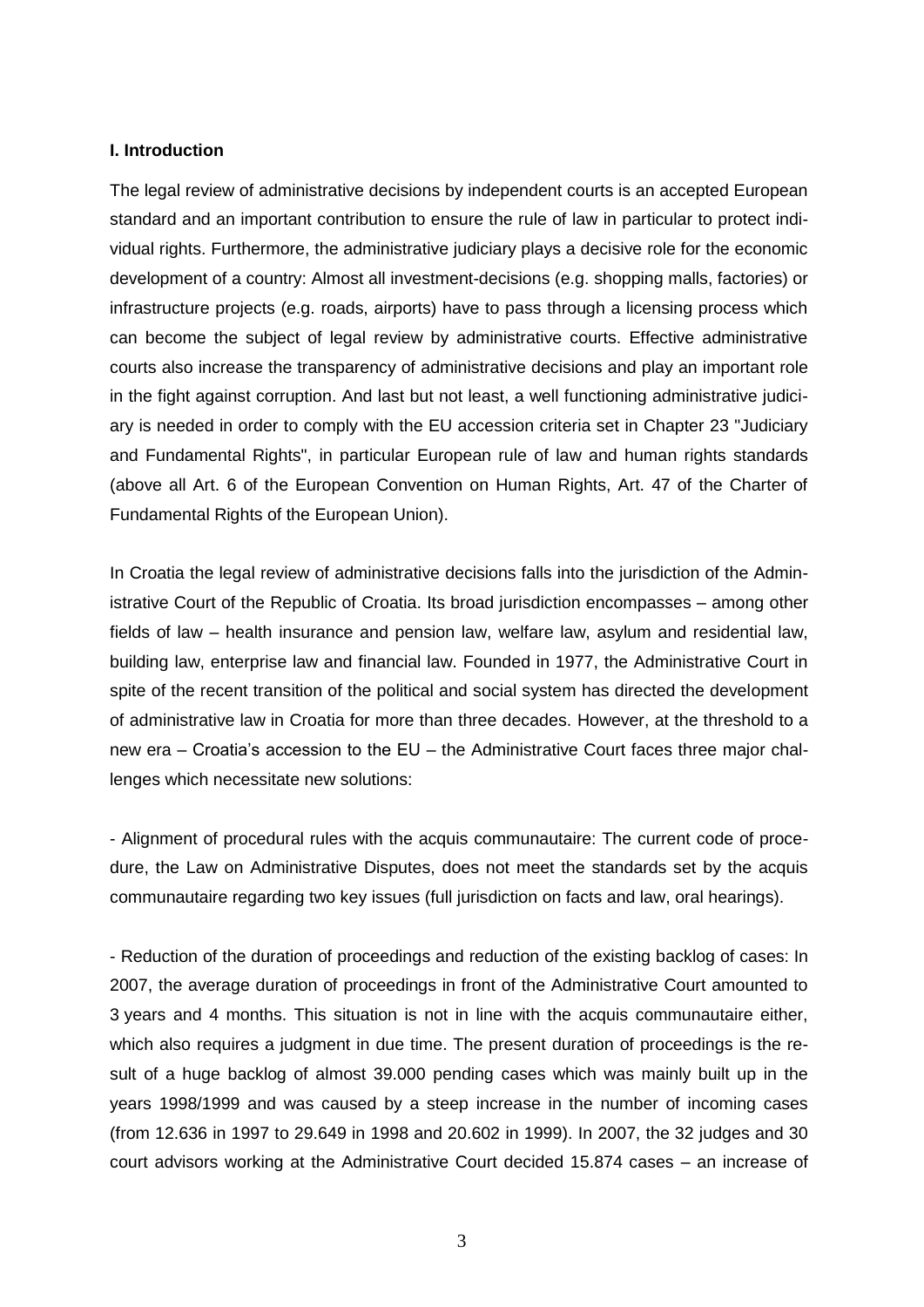9% compared to 2006. However, in the same year 14.409 new law suits were filed. These numbers show that the backlog can not be significantly reduced, if no new approaches are taken.

- Increased efficiency of judicial proceedings: The current Law on Administrative Disputes can be optimized in order to increase the efficiency of judicial proceedings. For details, please refer to III.2 d) and e) below.

Measures necessary for the alignment of the procedural rules with the acquis communautaire seem to contradict the goal to reduce the duration of proceedings as well as the backlog: Oral hearings and the establishing of facts take some time. However, these inevitable side effects will be outweighed by additional measures, especially by more efficient rules to conduct judicial proceedings. Therefore, the solutions proposed in this paper can not be evaluated one by one, but have to be regarded as a whole.

## **II. The CARDS 2004 Twinning Project**

The main objective of this project which started in September 2007 is to draft a new Law on Administrative Disputes that meets the standards set by the acquis communautaire. For this purpose, a working group of Croatian, German and Austrian experts from different judicial backgrounds (judges, professors and civil servants), was founded. In a first step, the experts analysed the current Law on Administrative Disputes, respective laws from other European states and the acquis communautaire. Based on this analysis, the working group agreed on procedural solutions (basic principles) for a new Law on Administrative Disputes as well as on a new structure for the administrative jurisdiction.

## **III. Analysis and solutions**

## **1. The acquis communautaire in the field of administrative dispute**

EU law does not provide a set of codified rules on administrative dispute. Consequently, the European Court of Justice has identified general principles of law to fill in this void. One of these principles is the guarantee of fundamental procedural rights. At their core is Art. 6 of the European Convention on Human Rights which according to the case law of the European Court of Justice is part of the acquis communautaire. In addition to that, the European Court of Justice has decided that Art. 6 of the European Convention on Human Rights in its function as part of the acquis communautaire is not limited to civil rights and criminal charges, but also applies to administrative procedure and administrative dispute. In addition to Art. 6 of the European Convention on Human Rights, Article 47 of the Charter of Funda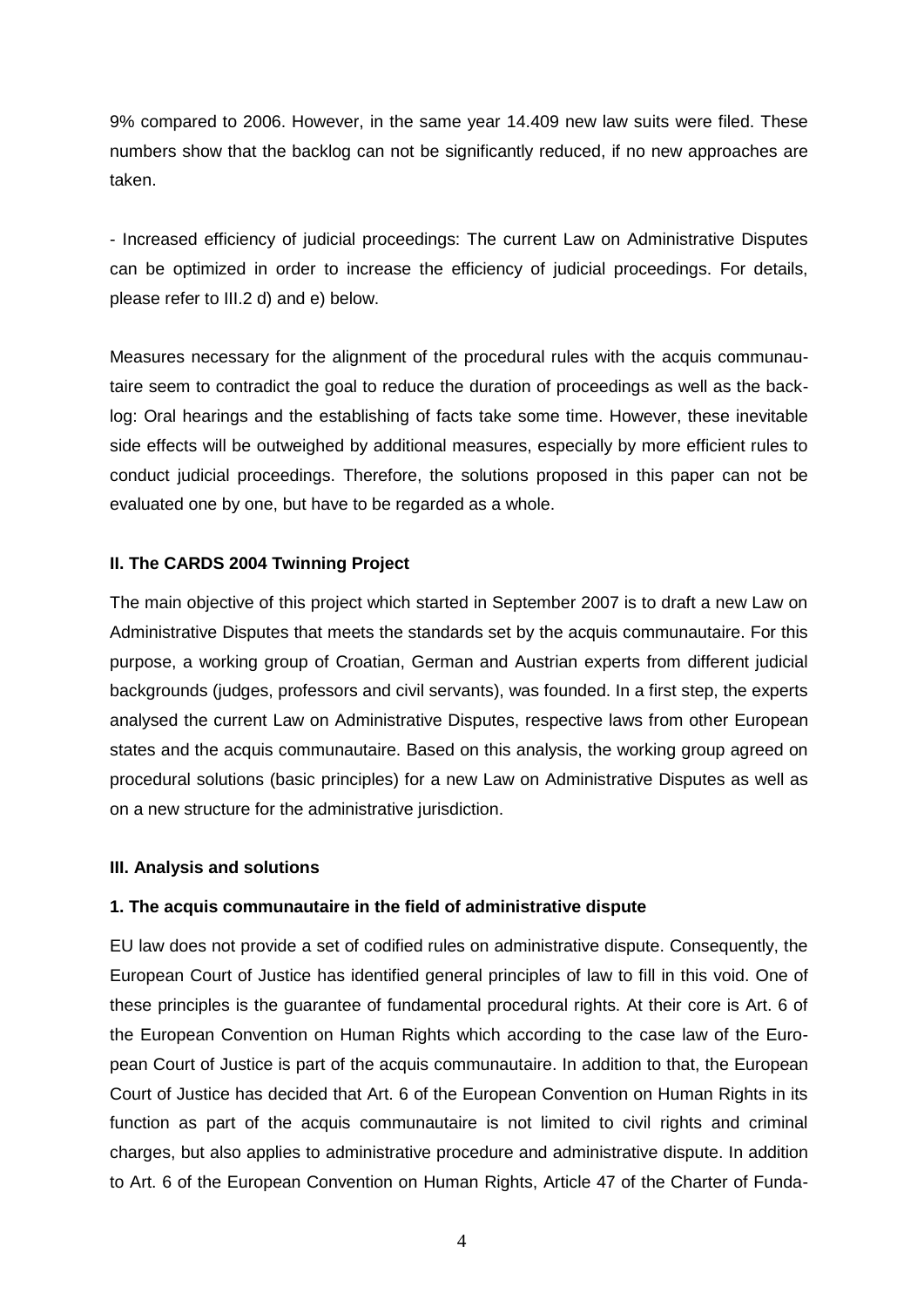mental Rights of the European Union guarantees to everyone the right to a fair and public hearing within a reasonable time by an independent and impartial tribunal previously established by law in all matters.

Therefore, the new Law on Administrative Disputes has to guarantee, among others, the following procedural rights:

- the right to a decision by an independent and impartial tribunal which has full jurisdiction over facts and law,
- the right to be heard and public access to procedure, including oral hearings and
- the right to a decision in reasonable time.

However, EU-Law does not prescribe in detail how these rights have to be guaranteed. This leaves States wide discretion to choose between different concepts, especially regarding organizational matters. Art. 6 of the European Convention on Human Rights guarantees access to "an independent and impartial tribunal". A tribunal in this sense can be defined as any independent authority deciding a dispute and meeting further requirements of independence (e.g. sufficient duration of office, lack of any impression of partiality). Thus, not only courts, but also independent administrative authorities may be qualified as a tribunal in this sense (cp. III.3 below).

#### **2. Reform of the Law on Administrative Disputes**

#### **a) Legal protection against all administrative actions**

Art. 6 of the European Convention on Human Rights not only contains procedural guarantees in judicial proceedings, but also grants a right to access to such proceedings. In contrast to this, Art. 6 Paragraph 1 of the current Law on Administrative Disputes restricts judicial review of administrative actions to administrative acts (= acts which contain a decision on rights or obligations). However, administrative bodies may not only interfere with individual rights by administrative acts but also by other forms of administrative actions (e.g. factual acts, non-observance of administrative contracts, silence of administration).

Judicial review of administrative actions is widened by Art. 26 (silence of administration) as well as Art. 66 and 67 of the current Law on Administrative Disputes. The latter regulations stipulate that a law suit can also be filed for the protection of rights and freedoms of human beings and citizens guaranteed by the Croatian Constitution. However, only some of these cases fall into the jurisdiction of the Administrative Court (Art. 66) while most of them fall into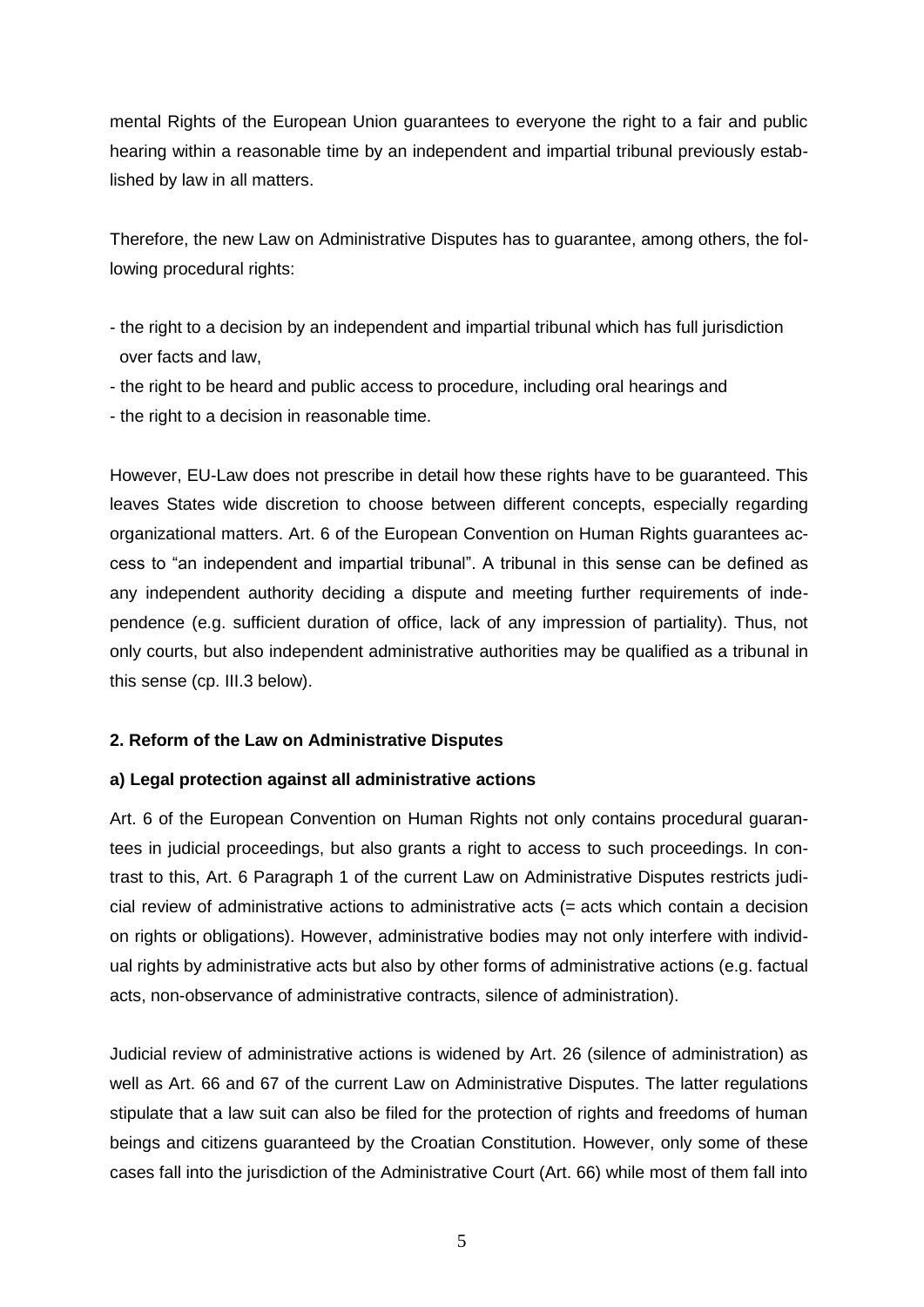the jurisdiction of the county courts (Art. 70). This concept poses some difficult legal questions regarding the demarcation between administrative and civil jurisdiction.

It is proposed that under the new Law on Administrative Disputes all law suits concerning administrative matters shall fall into the jurisdiction of the administrative courts. However, general acts (= regulations, e.g. zoning bylaws) have to remain excluded from the administrative jurisdiction, since Art. 128 of the Croatian Constitution exclusively reserves the right to decide about the legality of such acts to the Constitutional Court.

The proposed concept is not mandatory. The acquis communautaire only demands that a law suit can be filed against any administrative action. How this aim is reached is subject to discretion. It is not even mandatory that the judicial review of administrative actions falls into the jurisdiction of administrative courts. Instead, the legislator could choose to provide judicial review of administrative actions before a civil or any other court or independent tribunal.

The proposed concept will not lead to a substantial increase of law suits filed with the administrative courts. Almost all cases comprised by this concept under current law already fall within the iurisdiction of the Administrative Court. The concept was chosen because it has three indisputable advantages: First of all it guarantees full judicial protection against any administrative action, fulfilling the requirements of the acquis communautaire. Secondly, it concentrates all cases concerning administrative matters at courts specialized to deal with administrative law. And thirdly, this concept is easy to handle for citizens, administrative bodies and courts, since it avoids difficult questions of competence.

#### **b) Full jurisdiction on facts and law**

Art. 6 of the European Convention on Human Rights and Art. 47 of the Charter of Fundamental Rights of the European Union demand that at least one tribunal deciding the case has full jurisdiction over law and facts. The current Law on Administrative Disputes is not in line with this requirement: According to Art. 39 Paragraph 1 of this law, administrative disputes are decided on the facts established in the administrative proceedings. If a relevant fact is doubtful or has not been established at all, the Administrative Court has to refer the case back to the administrative body. Only under closely defined circumstances may the Court establish the facts itself.

Since States do not have discretion regarding this aspect, the new Law on Administrative Disputes shall give administrative courts full jurisdiction over law and facts.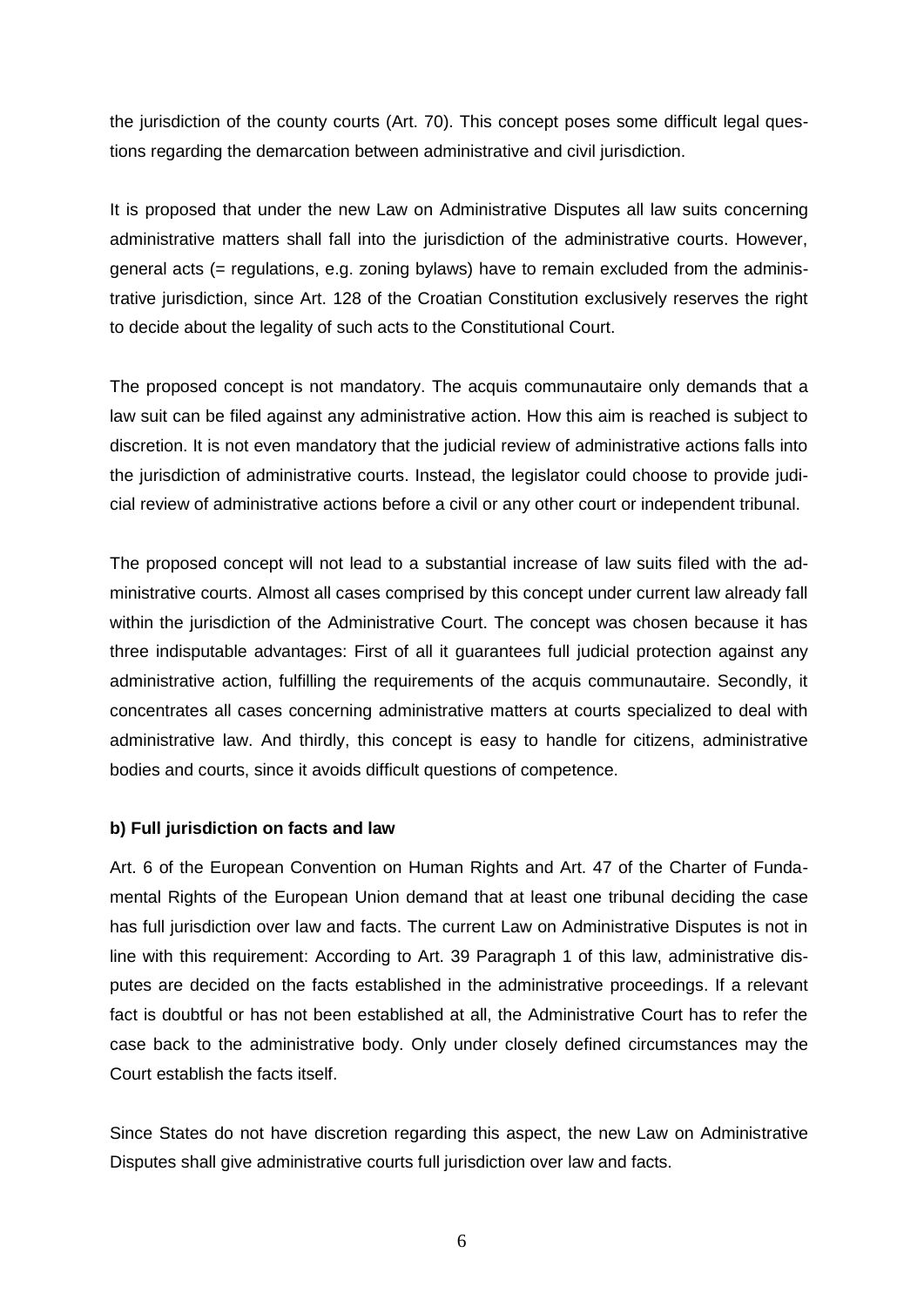### **c) Oral hearings**

According to Art. 34 Paragraphs 1 and 2 of the current Law on Administrative Disputes, the decision to hold an oral hearing is left to the discretion of the Administrative Court. In practice, this discretion is exercised to the extent that no oral hearings take place at all. This practice does not meet the standards set by the acquis communautaire. In principle, Art. 6 of the European Convention on Human Rights ("… everyone is entitled to a fair and **public** hearing ...") requires at least one oral hearing before a court or an independent administrative authority, leaving States no room for discretion in this matter. However, there are two commonly accepted exceptions to this principle: An oral hearing is not necessary where the parties waive their right to such a hearing. Also, provided that an oral hearing has been held at the first instance level, the absence of such a hearing in a higher instance does not violate Art. 6 of the Convention on Human Rights as long as only questions of law are at stake and the case does not raise complex legal problems.

Furthermore, Art. 119 Paragraph 1 of the Croatian Constitution stipulates that court hearings shall be open to the public. It is doubtful, whether Art. 34 of the current Law on Administrative Disputes complies with this rule.

Under the new Law on Administrative Disputes, oral hearings before at least one court shall be mandatory. Exceptions shall only be made in line with the acquis communautaire.

## **d) Reformatory instead of cassatory decisions only**

As a rule, the current Law of Administrative Disputes grants the Administrative Court only cassatory powers. This means that if the Court concludes that an administrative body illegally refuses to issue an administrative act in favour of a citizen (e.g. building permit), it can only annul the challenged act (= cassatory decision; cp. Art. 42 Paragraph 2) and return the case to the administrative body (Art. 62 Paragraph 1). Apart from a few exceptions, the Court is not competent to put a legal obligation on the administrative body to render the requested administrative act (= reformatory decision). As a result, some cases come back to the Court several times ("ping-pong effect").

A cassatory system does not in itself violate the acquis communautaire. However, in general a reformatory system is more efficient, since the court only has to deal with a case once. In addition to that, a cassatory system is more likely to conflict with the right to a decision in reasonable time. The relevant period ends with the final judgment. If a case is referred back to the administration and if the new administrative decision is challenged in front of the court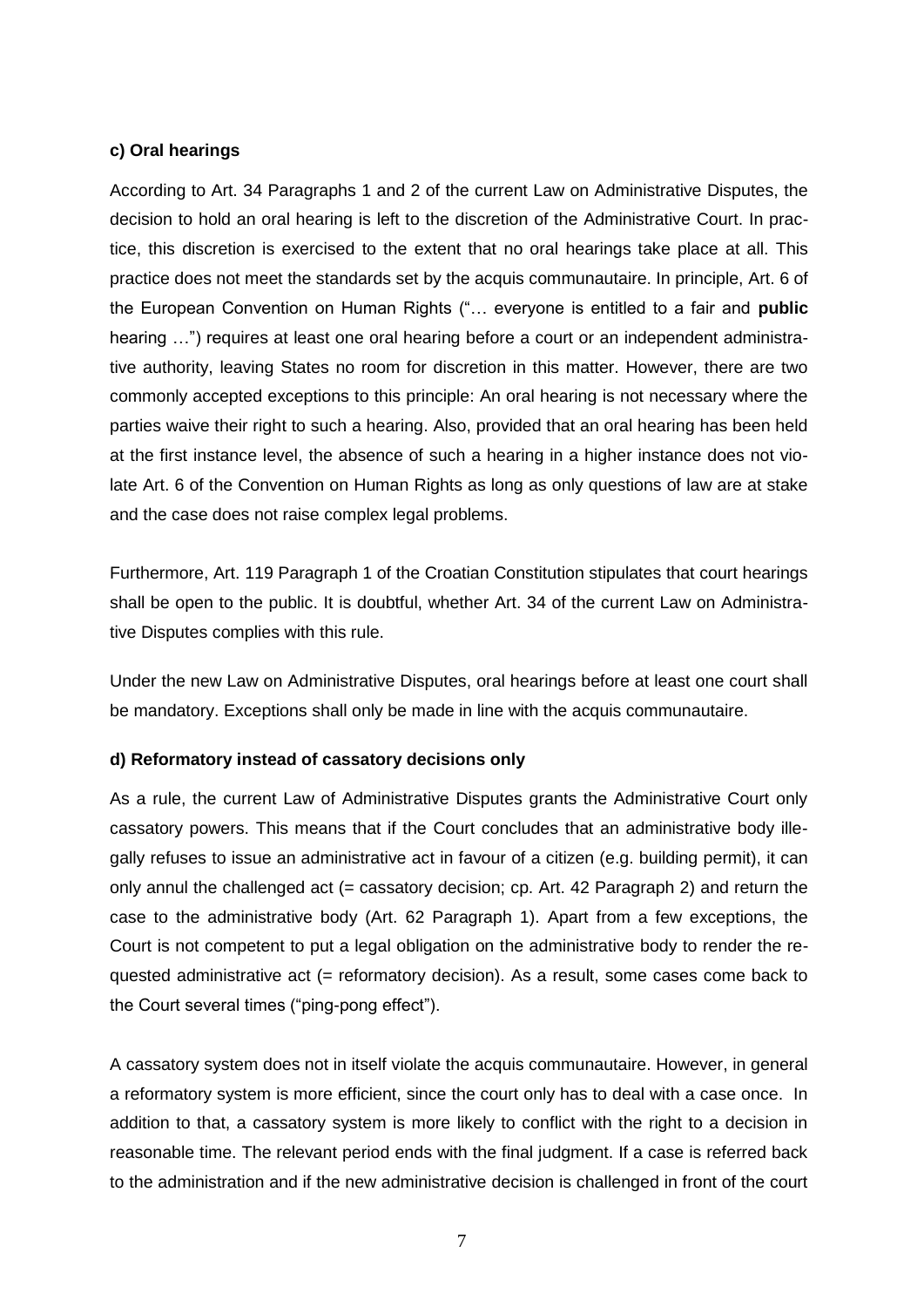again, the whole time between the beginning of the administrative appeal proceedings and the final decision of the court will be taken into account. In a reformatory system, the average duration of proceedings is shorter, since the court can immediately decide a case and does not have to refer it back to the administration.

It is an accepted European standard that administrative courts are given the responsibility to take decisions in substance. In cases where the law confers administrative discretion the courts shall, however, have to respect the scope of discretion given to administrative bodies.

Because of the above arguments, the new Law on Administrative Disputes shall empower administrative courts to render reformatory decisions.

#### **e) Decision of appropriate cases by a single judge**

Under the current law on Administrative Disputes cases have to be decided by a chamber of three judges (Art. 3 Paragraph 2), in some cases even by a chamber of five judges (Art. 54). Many EU-member states (e.g. Germany, France, Poland) make use of single judges to increase the efficiency of the judiciary and to reduce judiciary related costs. However, this solution is usually restricted to first instance courts. The increased importance of higher instance decisions necessitates decisions to be taken by more than one person.

The acquis communautaire does not set standards for this issue, leaving States wide discretion.

In order to assure an efficient administration of justice, the new Law on Administrative Disputes shall – as a rule – restrict the size of chambers to three judges. In addition to that, chambers at first instance courts shall be competent to transfer cases – dependent on their complexity and/or importance – to one of its members. The alternative would be to assign either all first instance cases or all first instance cases concerning certain fields of law to a single judge. This solution does not consider the fact that first instance courts do not only decide easy cases, but also complex ones as well as cases of high importance to the public. The proposed solution is flexible and allows first instance chambers to distinguish between cases that can be decided by a single judge and cases that rather should be decided by the chamber. Experience in Germany shows that with the proposed solution up to 80% of first instance cases could be decided by single judges.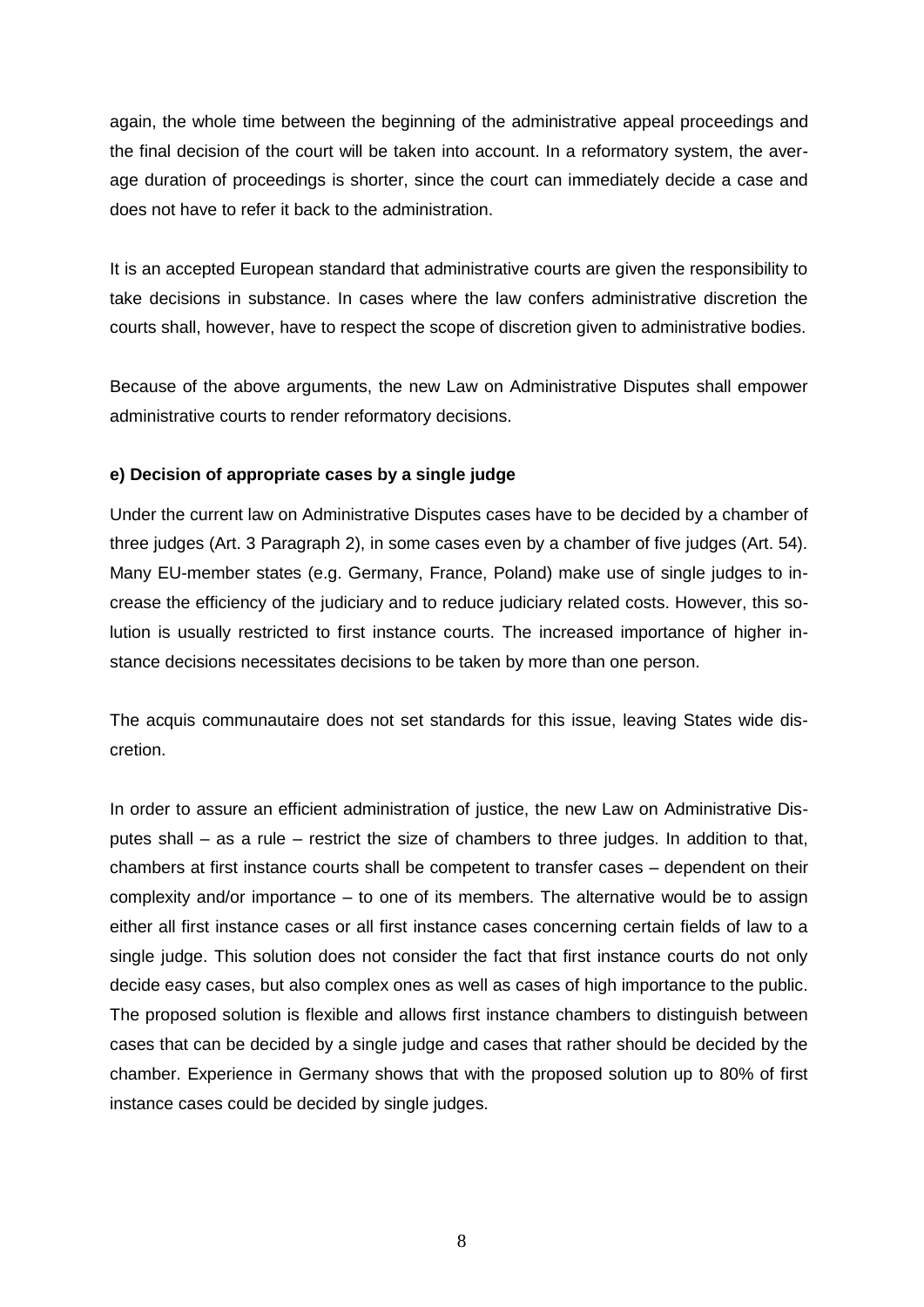#### **3. Reform of the existing court structure**

As laid out before (cp. III.1 above), the acquis communautaire provides States with a wide margin of discretion regarding organisational matters. The following options exist:

a) Independent administrative jurisdiction or decision on administrative disputes through civil courts?

b) Judicial review of administrative decisions through independent administrative authorities?

c) Number of instances: One tier or multi tier administrative jurisdiction?

#### **a) Independent administrative jurisdiction**

Croatia, like the majority of EU-member states, possesses an independent administrative jurisdiction that is not part of the civil court system. This structure reflects not only the importance of the judicial review of administrative decisions but also the differences between administrative dispute and civil litigation and should therefore not be changed.

#### **b) Independent administrative bodies**

In this concept, independent administrative authorities replace the first court instance. In Austria for example, administrative decisions can be appealed before independent administrative authorities (unabhaengige Verwaltungssenate), which qualify as an independent tribunal in the sense of Art. 6 of the European Convention on Human Rights ("quasi courts"). The decisions of these independent administrative authorities can also be challenged; in this case a complaint to the Austrian Administrative Court (Verwaltungsgerichtshof) or the Austrian Constitutional Court (Verfassungsgerichtshof) can be lodged.

Under this concept, the acquis communautaire would not necessitate changes of the Law on Administrative Disputes as long as independent administrative authorities would be set up which (a) fulfil all requirements to qualify as an independent tribunal in the sense of Art. 6 of the European Convention on Human Rights and (b) whose procedure would meet all requirements set by the acquis communautaire especially regarding oral hearings and full jurisdiction on facts and law. Under these circumstances it would not be mandatory that the Administrative Court conducts oral hearings on a regular basis or that it has full jurisdiction over facts and law. As laid out before, it is sufficient that one independent tribunal fulfils these two requirements. However, changes of the Law on Administrative Disputes would still be necessary in order to increase the efficiency of judicial proceedings as well as for the reduction of the duration of proceedings and the reduction of the existing backlog.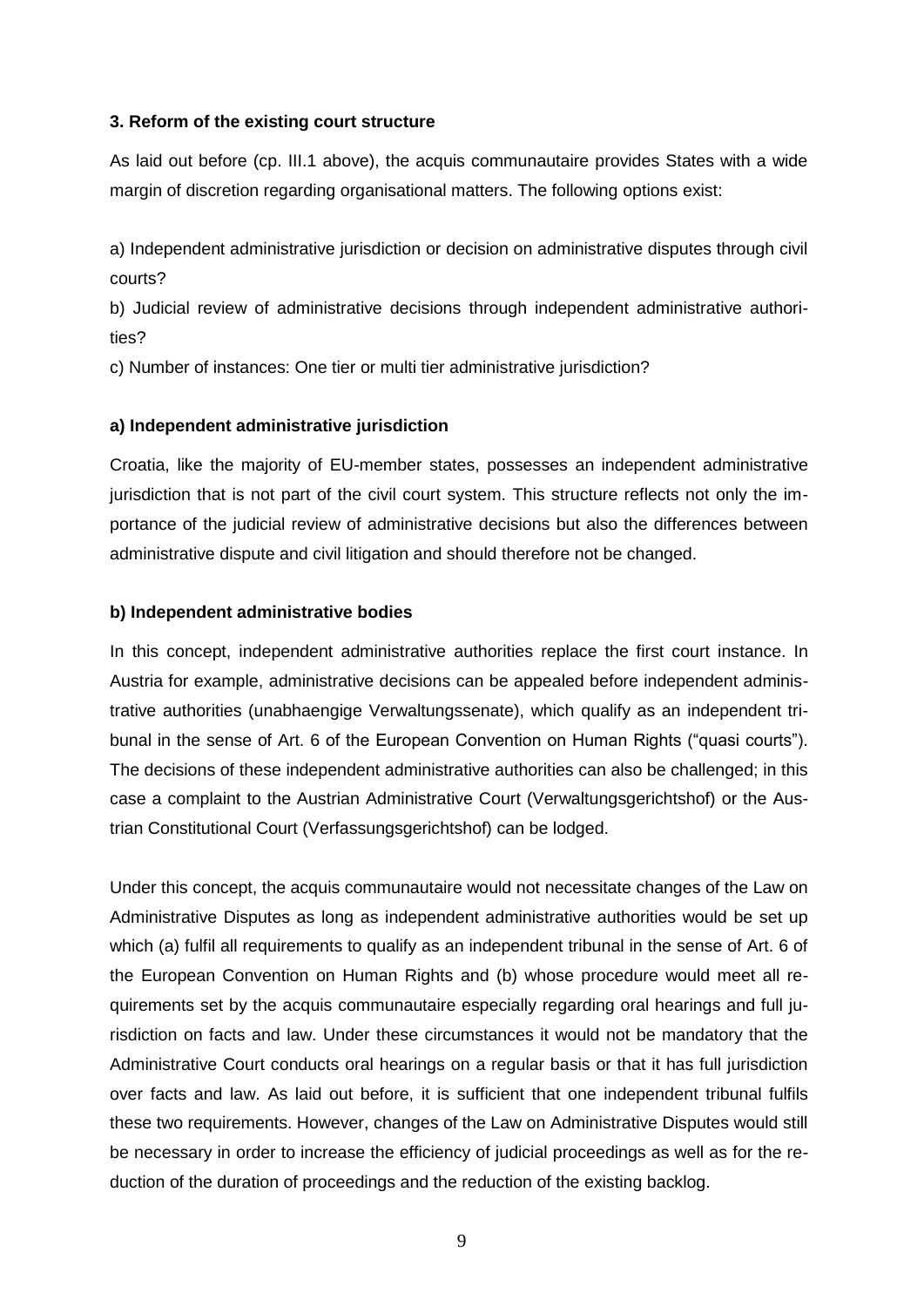To establish independent administrative authorities and to align their procedural regulations with the acquis communautaire would necessitate massive changes in the structure of the public administration as well as in the Law on General Administrative Procedure. The administrative bodies that currently decide on objections against administrative decisions (= second instance administrative bodies) do not fulfil the requirements to qualify as an independent tribunal. Civil servants deciding on objections are not independent, since they are bound by orders of their superiors and can be moved from their post anytime. If independent administrative authorities would be established, qualified independent quasi-judges with life time tenure or at least long term tenure would have to be employed. Special laws on procedure and organization would have to be enacted.

Besides, there is an additional disadvantage to this solution: It lacks a clear organisational separation between administrative bodies and independent administrative authorities as susceptible to favouritism and corruption.

Last but not least, it should be taken into consideration that the existing situation is widely felt to be unsatisfactory and there is a current discussion of reform in Austria. It is envisaged to replace the unabhaengige Verwaltungssenate by first instance administrative courts.

Because of the aforementioned arguments, this model is not suitable for Croatia.

#### **c) Number of court instances**

According to Art. 223 of the current Law on General Administrative Procedure administrative decisions in principle can be appealed before a second instance administrative body. The decision of a second instance administrative body can then be challenged by filing a lawsuit with the Administrative Court (Art. 7 of the current Law on Administrative Disputes).

If this organisational structure is kept, the procedural changes listed under III.2 a) to d) above would nevertheless be mandatory in order to align the current Law on Administrative Disputes with the acquis communautaire, to increase the efficiency of judicial proceedings and to reduce the duration of proceedings and the existing backlog. Regulations on decisions by single judges (cp. III.2 e above) do not harmonize with the present organisational structure. As laid out before, this solution should only be chosen for first instance courts.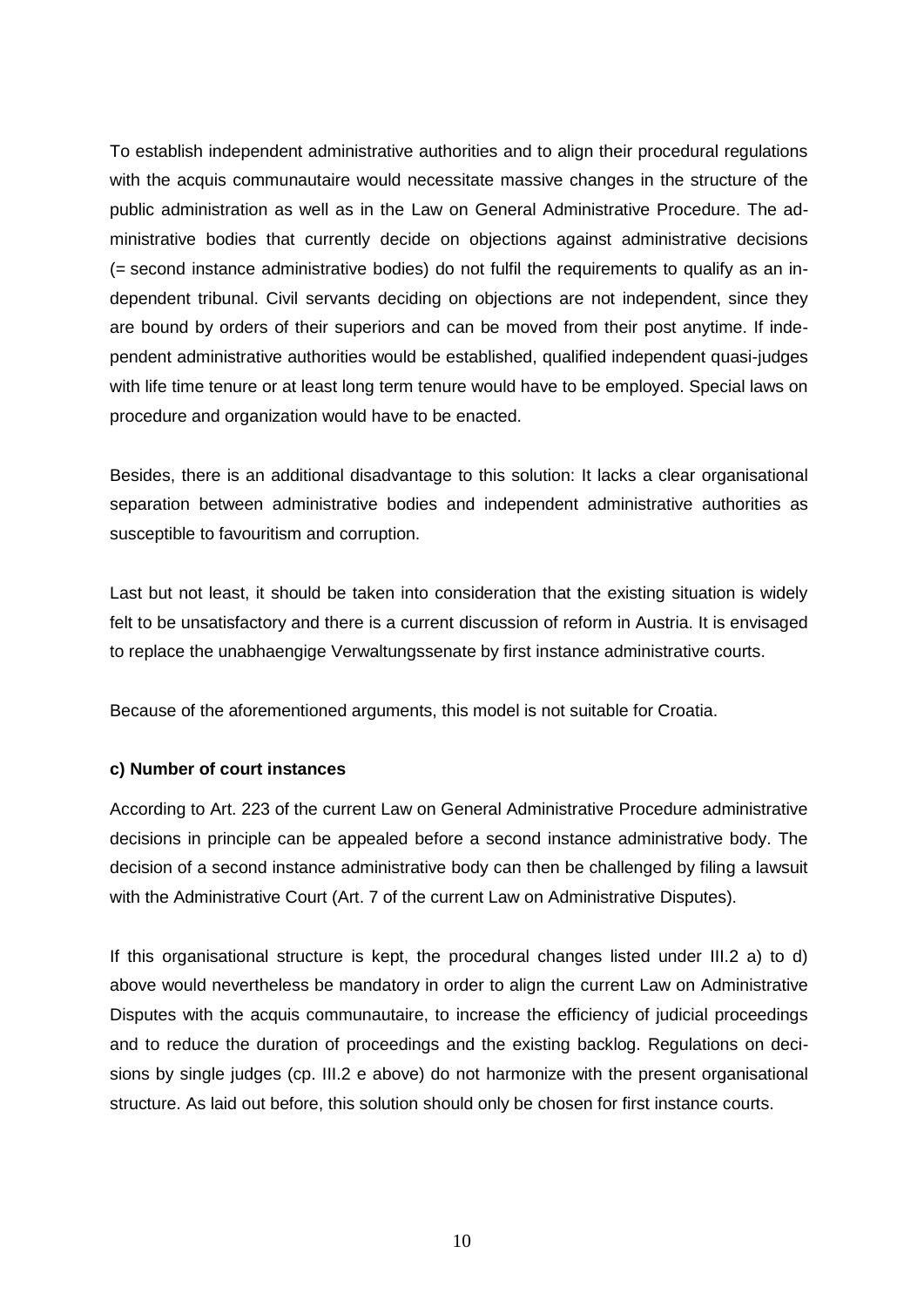In addition to procedural changes, a relevant number of judges, court advisors and supporting staff would have to be hired in order to enable the Administrative Court to reduce the existing backlog as well as the duration of proceedings. In spite of an efficiency gain as a result of procedural changes it will not be possible to increase the present workload for judges of 270 cases per year, since judges will need time for oral hearings and the establishing of facts.

EU-member states with an independent administrative jurisdiction (except Austria, cp. III.3 b above) have either two or three court instances. Smaller countries (population less than six million inhabitants, e.g. Finland, Lithuania, Slovenia) usually have two instances, while states with a bigger population tend to have three instances (e.g. Germany, France). Taking into account the size of Croatia's population, two instances with one Supreme Administrative Court in Zagreb and four regional first instance courts (e.g. one each in Osijek, Rijeka, Split and Zagreb) would be sufficient.

If this organisational structure is chosen, the procedural changes listed under III.2 a) to e) above would nevertheless be mandatory in order to align the current Law on Administrative Disputes with the acquis communautaire, to increase the efficiency of judicial proceedings and to reduce the duration of proceedings and the existing backlog. In addition to that, new courts would have to be set up and new judges, court advisors and staff would have to be hired.

The setting up of new first instance courts and the hiring of new personnel at a first glance seems to contradict the current Croatian policy to merge courts and not to increase the number of judges. Regarding this aspect, administrative jurisdiction and other jurisdictions (civil and penal, commercial and misdemeanour) have to be kept apart: The policy to merge courts mainly concerns small courts with few judges. Such "dwarf-courts" do not exist in the administrative jurisdiction. Furthermore, Croatia has a significantly lower number of administrative judges (32 posts for judges, among them five vacancies, plus 30 posts for court advisors) in proportion to its population than other European states.

Detailed recommendations for the implementation (e.g. location of the new courts, salary structure for judges and court advisors, organizational structures) have not yet been prepared, but the working group will do so after the new Law on Administrative Disputes has been drafted. However, it is obvious that the setting up of new first instance courts would need some time. Consequently a transition period between the passage of the new law on Administrative Disputes by the Sabor and its entering into force of at least 18 months is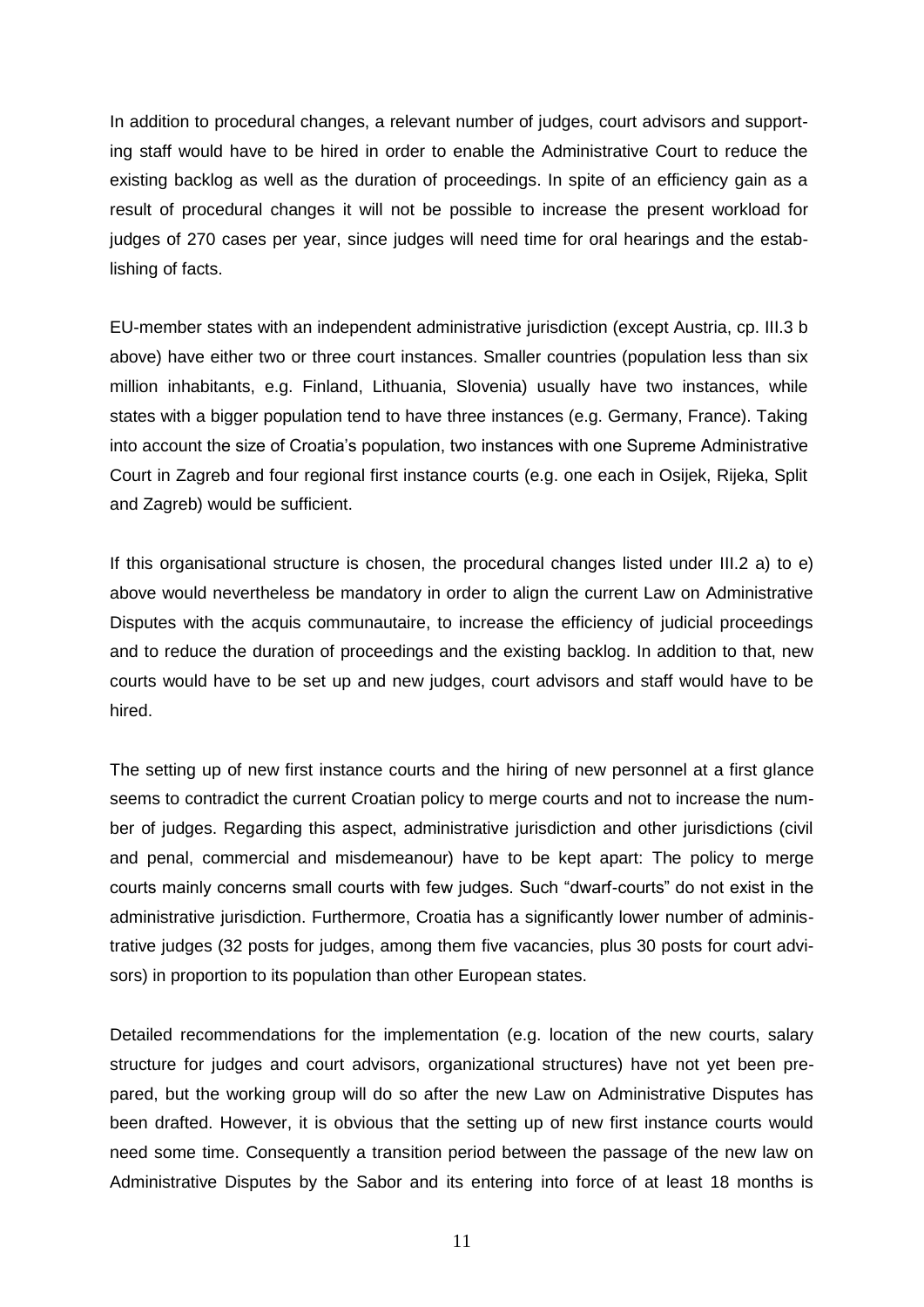needed. To facilitate the setting up of new first instance courts it could also be considered to make use of existing court structures and to set up special chambers for administrative disputes at county courts for a transitional period. The new law also has to provide transitional provisions how to deal effectively with pending cases taking into account the then existing backlog and the requirements of the rule of law.

The following arguments support a two tier structure:

- The most important argument is that the distance between citizens and administrative courts has to be reasonable in order to facilitate citizens' access to court. This argument gains importance, once mandatory hearings are introduced. If the present court structure is not changed, citizens (and their lawyers) from all over Croatia would have to come to Zagreb for oral hearings.

- The distance argument also applies to the establishment of facts. As laid out before, the acquis communautaire necessitates that at least one court has full jurisdiction over law and facts (cp. III.2 b above). If the present court structure would be kept, judges from Zagreb would have to travel far distances in order to go for site inspections which especially in building cases are often necessary. Also, witnesses from all over Croatia would have to come to Zagreb to give testimony.

- A two tier jurisdiction allows a more efficient deployment of judges. As laid out before, last instance decisions because of their authority should not be rendered by single judges. Because of this, single judges do not fit into the present court structure. But experience shows that single judges play an important role in increasing the efficiency of the judiciary.

- A two tier jurisdiction allows the second instance court to concentrate on complex cases and cases of high importance for state and society. This is important since administrative courts, as other courts as well, are not only responsible for the practical implementation of the law but also – in the form of legal interpretation – for the development of the law. This function of courts will become even more important, once Croatian courts have to apply complex EU law.

- The decentralization of the administrative jurisdiction would also complement the Croatian Government's decentralization policy.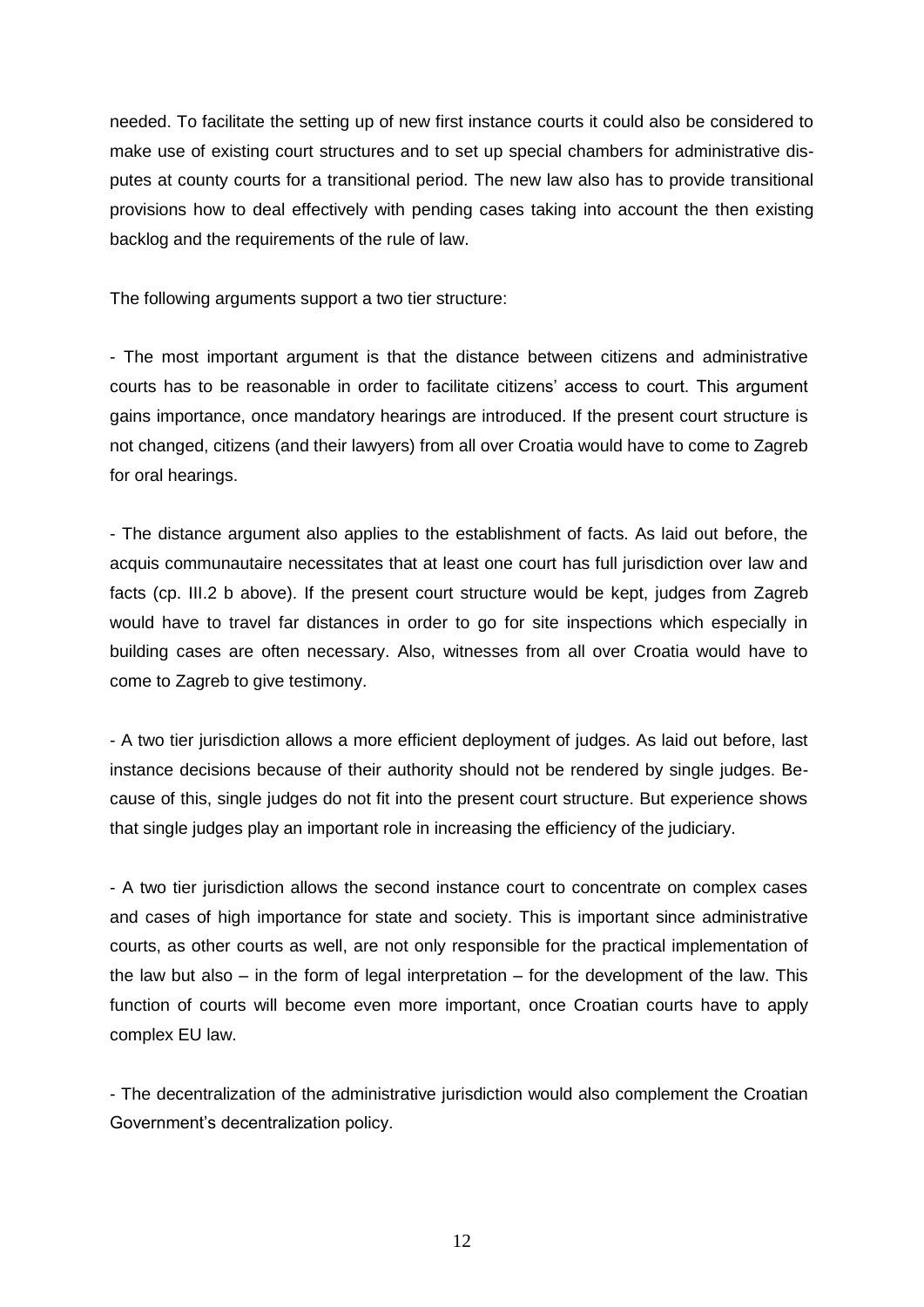In favour of the present one tier structure it could be argued that every additional court instance would prolong judicial proceedings, making it even more difficult to render a final decision in due time. This argument is only valid, if every case automatically will receive a full review in the second instance. This, however, would not be efficient, since not every case deserves a full second instance review. Therefore, an effective legal "filter" between first and second instance should be established. Under these regulations, a full second instance review would only be granted if certain requirements are met. These regulations would guarantee that most appeals can be decided in a short written procedure and that only complex and/or important cases receive a full second instance review.

In order to shorten proceedings it could also be considered to abolish the review of administrative decisions by second instance administrative bodies (cp. Art. 223 of the current Law on General Administrative Procedure). This step would not violate the acquis communautaire, but would require that Art. 18 Paragraph 1 of the Croatian Constitution is changed, since this regulation guarantees review by a second instance administrative body. However, the review of administrative decisions by a second administrative instance should not be abolished without need, since it gives the administration the opportunity to correct its mistakes itself and provides citizens with a cheap and often effective remedy.

Therefore, this remedy should only be abolished if in fact the combination of two administrative instances and two court instances should result in a further lengthening of proceedings that does not allow a decision in due time. To prepare this decision, the development should be monitored for a time period of at least three years after the entering into force of the new Law on Administrative Disputes.

#### **IV. Further course of the project**

After this strategy paper has been approved by the Croatian Government the working group will prepare drafting guidelines for the new ZUS. These guidelines will contain a short outline of the general concept of the new law as well as recommendations on further key issues. The guidelines then will be presented to stakeholders (e.g. ministries, law faculties, bar association, chamber of commerce) in a public hearing. Following this hearing, the guidelines will also be sent to the Croatian Government for approval. As a next step, the working group will draft the new ZUS based on the guidelines. Finally, the working group will assess the impacts of the new ZUS and make detailed recommendations for its implementation, especially regarding the new court structure. The project is scheduled to end in November 2008.